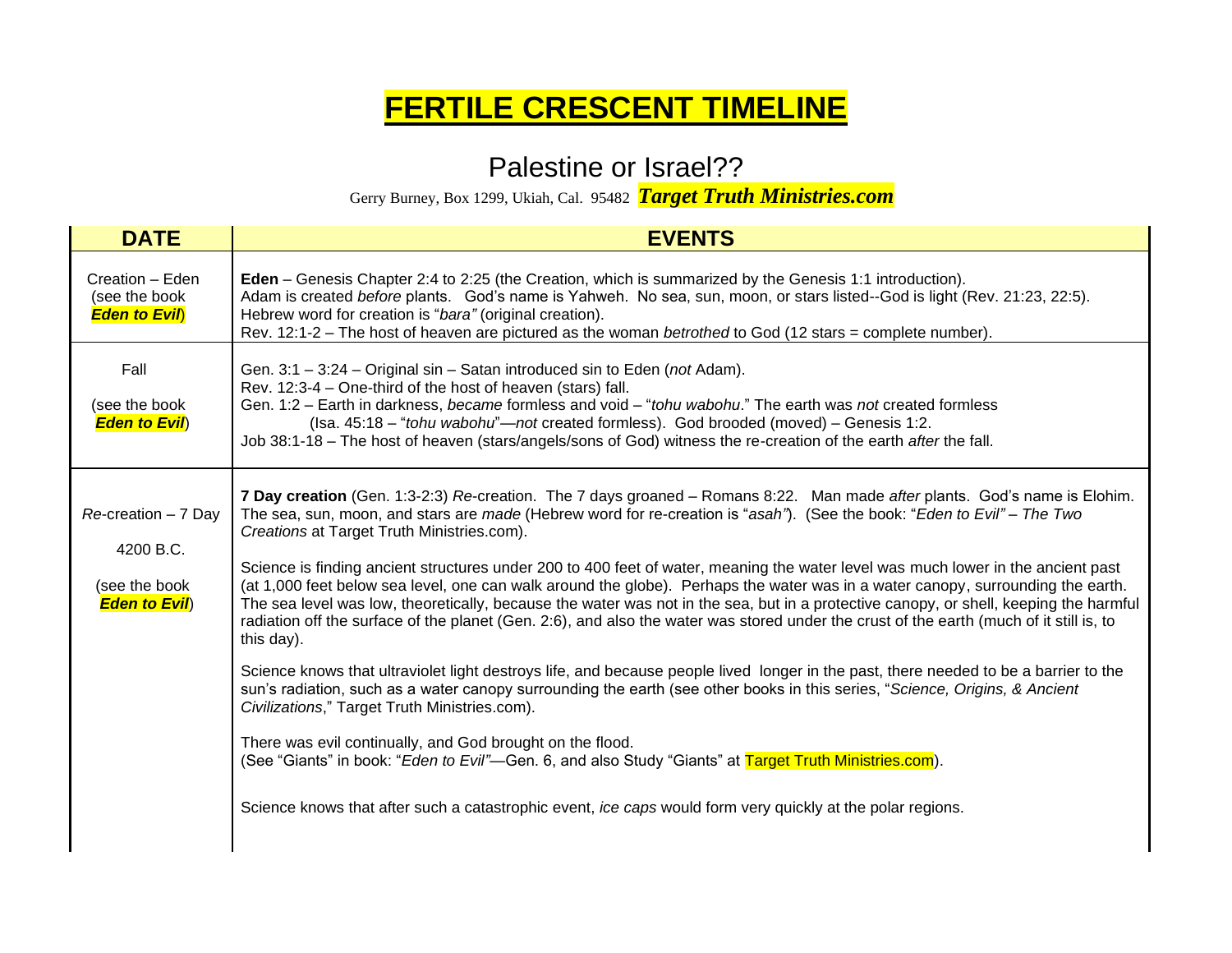| <b>DATE</b> | <b>EVENTS</b>                                                                                                                                                                                                                                                                                                                                                                                                                                                                                                                                                                                                                                                                                                                                                                                                                                                                                                                                                                                                                                                                       |
|-------------|-------------------------------------------------------------------------------------------------------------------------------------------------------------------------------------------------------------------------------------------------------------------------------------------------------------------------------------------------------------------------------------------------------------------------------------------------------------------------------------------------------------------------------------------------------------------------------------------------------------------------------------------------------------------------------------------------------------------------------------------------------------------------------------------------------------------------------------------------------------------------------------------------------------------------------------------------------------------------------------------------------------------------------------------------------------------------------------|
|             |                                                                                                                                                                                                                                                                                                                                                                                                                                                                                                                                                                                                                                                                                                                                                                                                                                                                                                                                                                                                                                                                                     |
|             | Noah landed in a fertile area, protected from the ice age, and the families spread out. (Gen 10 – see page 3-5)                                                                                                                                                                                                                                                                                                                                                                                                                                                                                                                                                                                                                                                                                                                                                                                                                                                                                                                                                                     |
| 2550 B.C.   | Shem: Goes east of the Tigris (Gen. 11:2), down to Ur area, called the "Plain of Shinar," which ran between the two rivers, about<br>400 miles, in an area also called Mesopotamia. As time progresses, the tribes of Shem expand in the Fertile Crescent area of<br>Israel, Jordan, Lebanon, Syria, Turkey, and Iraq, called the "Cradle of Civilization," and also the "Fertile Crescent."                                                                                                                                                                                                                                                                                                                                                                                                                                                                                                                                                                                                                                                                                        |
|             | Japheth: Goes north, and west, and east (Europe, Russia, and Asia). These families find hostile environments to settle in, due to<br>the cold climates, and they do not develop as quickly as those south.                                                                                                                                                                                                                                                                                                                                                                                                                                                                                                                                                                                                                                                                                                                                                                                                                                                                          |
|             | Ham: Goes south to Canaan, Egypt, Saudi Arabia, and east to Iran and Asia.                                                                                                                                                                                                                                                                                                                                                                                                                                                                                                                                                                                                                                                                                                                                                                                                                                                                                                                                                                                                          |
|             | The seas recede after the flood and the ice grows.                                                                                                                                                                                                                                                                                                                                                                                                                                                                                                                                                                                                                                                                                                                                                                                                                                                                                                                                                                                                                                  |
|             | Both the empires of Shem and Ham develop at the same time and create the areas known as Samaria and Egypt. (NOTE: Both<br>in history seem to emerge "developed"law, education, writing, math, etc.).                                                                                                                                                                                                                                                                                                                                                                                                                                                                                                                                                                                                                                                                                                                                                                                                                                                                                |
|             | The sea goes up, as the ice melts, and then goes down, as the ice grows, and so on, as the climate stabilizes (a cyclical series of<br>events).                                                                                                                                                                                                                                                                                                                                                                                                                                                                                                                                                                                                                                                                                                                                                                                                                                                                                                                                     |
|             | Samaria, in the Fertile Crescent, began with one-God worship. A god of heaven, called An, meaning "high." But by the time of<br>Abraham, they were using 5,000 gods. Sumarians invented the wheel, the plow with seeder, irrigation and flood control,<br>cuneiform writing, math with base 10, divided the circle into 360 degrees, divided the year into $12 - 30$ day cycles, built Ziggurats,<br>and were a loosely organized group of city states.                                                                                                                                                                                                                                                                                                                                                                                                                                                                                                                                                                                                                             |
| 2450 B.C.   | Pyramids and Sphinx (perhaps these pre-date the flood of Noah – see book: "Science, Origins, & Ancient Civilizations" at Target<br>Truth Ministries.com).                                                                                                                                                                                                                                                                                                                                                                                                                                                                                                                                                                                                                                                                                                                                                                                                                                                                                                                           |
| 2380 B.C.   | Tower of Babel. Nimrod (Gen. 10:8-10), established himself as a god on earth, and after his death, was called Baal (the sun<br>god). Nimrod's wife, Semiramis, became the moon god with rebirth powers (seen as moon cycles). Certain religious practices,<br>which began here in Babylon, spread to all nations, and are with us even today in the Christian church (see Birth of Christ study,<br>or "God's Plan/Satan's Plan," "Science, Origins, & Ancient Civilizations" at Target Truth Ministries.com). Even though the<br>Babylonian records are incomplete, the Greek myths derived from these Babylonian roots, and the Greeks have preserved a<br>record for us of how these mother child cults relate to God's creation, the fall, and the serpent. In the ancient part of the world,<br>man embraced the serpent, which was seen as the provider of knowledge (Gen. 3:4-5 - see Greece reference in the Queen of<br>Heaven study, or books: "God's Plan/Satan's Plan," "Science, Origins & Ancient Civilizations," "Eden to Evil," at Target Truth<br>Ministries.com). |
|             | One tribe of Shem, known as the Akkadians, overpower the other tribes of Shem in the Sumerian lands, take over the city states<br>and unite them, and also push Ham out of the Canaan area down into Egypt. The Semitic language replaced Sumerian. This all<br>fell apart under Akkad's sons.                                                                                                                                                                                                                                                                                                                                                                                                                                                                                                                                                                                                                                                                                                                                                                                      |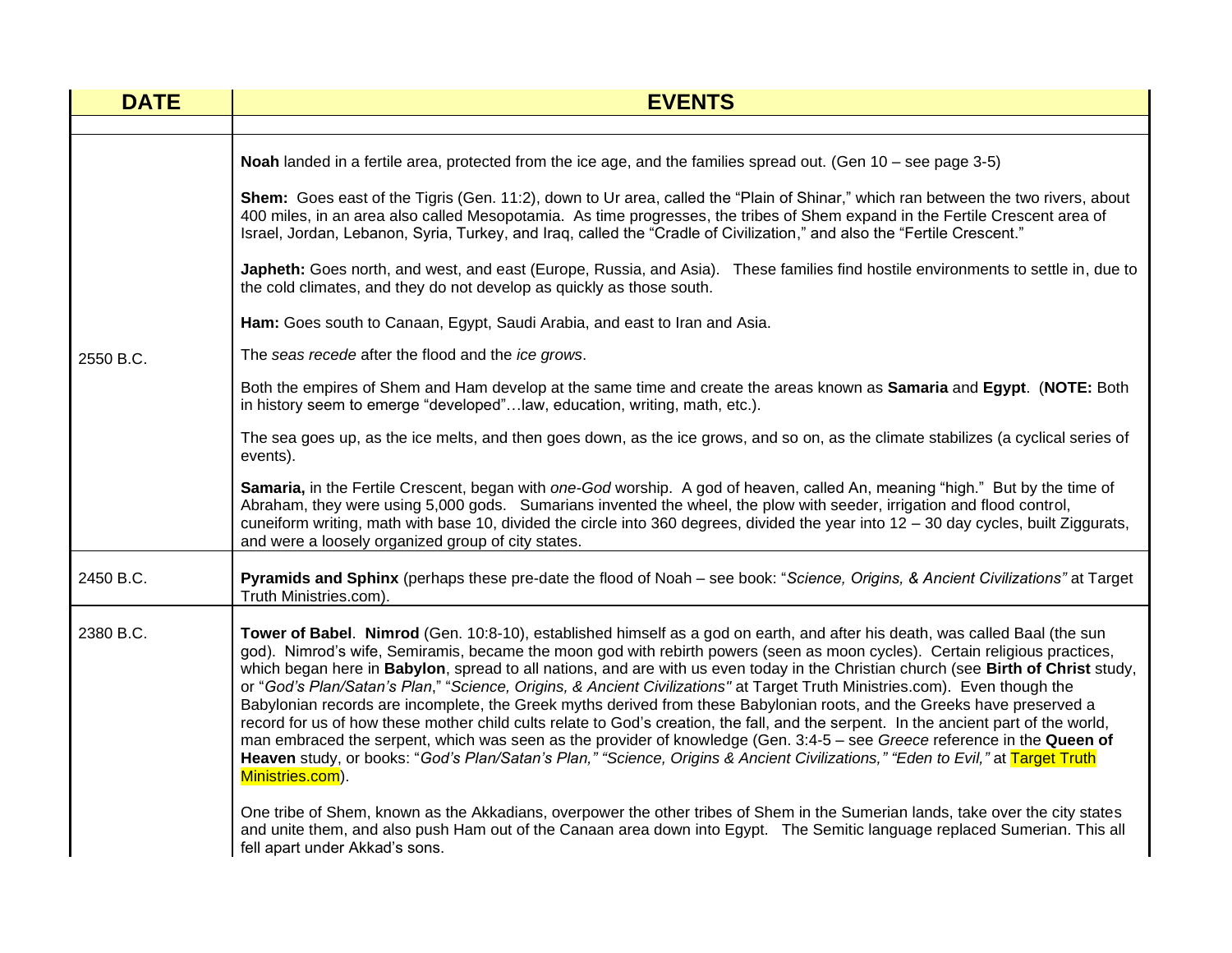| <b>DATE</b>        | <b>EVENTS</b>                                                                                                                                                                                                                                                                                                                                                                                                                                                                                                                                                                                                                                                                                                                                                                                                                                                                                 |
|--------------------|-----------------------------------------------------------------------------------------------------------------------------------------------------------------------------------------------------------------------------------------------------------------------------------------------------------------------------------------------------------------------------------------------------------------------------------------------------------------------------------------------------------------------------------------------------------------------------------------------------------------------------------------------------------------------------------------------------------------------------------------------------------------------------------------------------------------------------------------------------------------------------------------------|
|                    |                                                                                                                                                                                                                                                                                                                                                                                                                                                                                                                                                                                                                                                                                                                                                                                                                                                                                               |
| $2315 - 2300$ B.C. | Sargon established worship of the moon god - SIN, and named Mt. Sinai in northern Saudi Arabia as sacred to the Moon God<br>(SIN). Many ancient myths, which seemed to parallel the story of Christ (virgin birth, resurrection, etc.), were elevated to historical<br>status in the late 1800's and early 1900's. Recent scholarship has, however, shown that each of these, fall far short of being<br>historic parallels. Lee Strobel, in his book, "The Case for the Real Jesus," has provided evidence showing these myths have been<br>either later embellished to relate to Christ, or were actually created after the time of Christ. Historically, these myths in no way<br>even closely relate to the life of Christ. We must remember the original story of the virgin and the resurrection, were given in the<br>Zodiac by God, and it has been perverted into these other myths. |
| 2100 B.C.          | Ur became the next center, under leadership of Ur-Nammu and the most ancient known law codes were set up. They had hot and<br>cold running water, flush toilets, and sewage systems.                                                                                                                                                                                                                                                                                                                                                                                                                                                                                                                                                                                                                                                                                                          |
| 1951 B.C.          | Abraham born, and is later called by God to leave Ur (Gen. 12:1-9), go to Haran, and on to Canaan (Palestine), and then,<br>Abraham continues on to Egypt, and eventually returns to Canaan.                                                                                                                                                                                                                                                                                                                                                                                                                                                                                                                                                                                                                                                                                                  |
| 1683 B.C.          | Abraham has a son, Isaac. His son Jacob has 12 sons, one of which is Joseph, who is sold into slavery to Egypt by his brothers.<br>Joseph arrives in Egypt around 1683 B.C. Soon, the rest of the family comes to Egypt and they fall under control of Egypt, until<br>around 1440 B.C. when Moses delivers Israel back to Canaan. (Gen. 12:1-3, 7, 13:14-17, 15:1-21, 17:2-14, 22:15-18; Heb. 6:13-<br>20)                                                                                                                                                                                                                                                                                                                                                                                                                                                                                   |
| 1550 B.C.          | Ammorites, or the Amurru under Hammurabi take control and center their authority in Babylon. (according to astronomical<br>records from Babylon, this date is around 1550 B.C.)                                                                                                                                                                                                                                                                                                                                                                                                                                                                                                                                                                                                                                                                                                               |
| 1450 B.C.          | Hittites from Turkey and Syria captured Babylon, and controlled the Fertile Crescent down to Jerusalem, and Egypt controlled the<br>area south of Jerusalem and the Red Sea.                                                                                                                                                                                                                                                                                                                                                                                                                                                                                                                                                                                                                                                                                                                  |
| 1446 B.C.          | Moses brings the Israelites out of Egypt, to Canaan (Palestine).                                                                                                                                                                                                                                                                                                                                                                                                                                                                                                                                                                                                                                                                                                                                                                                                                              |
| 1300 B.C.          | Philistines (not Palestinians), arrive in the Canaan area. They came from Greece or Cyprus (called the sea peoples by Egypt), and<br>they came via Egypt around 1300 B.C.                                                                                                                                                                                                                                                                                                                                                                                                                                                                                                                                                                                                                                                                                                                     |
| 1100 B.C.          | Assyrians (northeast of Babylon), took over Babylon, and are credited with forming the first great world library at Nineveh.                                                                                                                                                                                                                                                                                                                                                                                                                                                                                                                                                                                                                                                                                                                                                                  |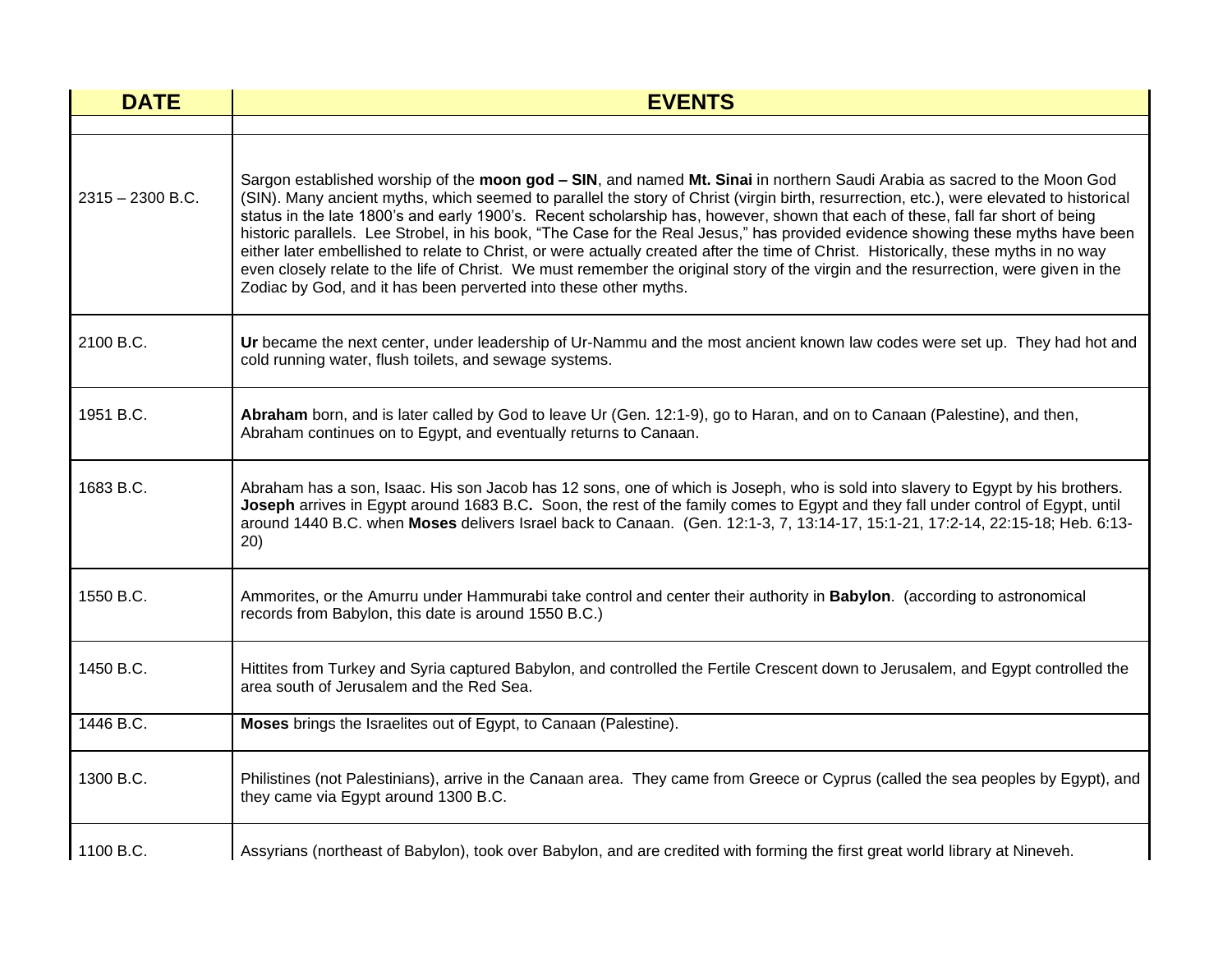| <b>DATE</b>        | <b>EVENTS</b>                                                                                                                                                                                                                                                                                                                                                                                                                                                                                                                                                                                                                                                                                                                                                            |
|--------------------|--------------------------------------------------------------------------------------------------------------------------------------------------------------------------------------------------------------------------------------------------------------------------------------------------------------------------------------------------------------------------------------------------------------------------------------------------------------------------------------------------------------------------------------------------------------------------------------------------------------------------------------------------------------------------------------------------------------------------------------------------------------------------|
|                    |                                                                                                                                                                                                                                                                                                                                                                                                                                                                                                                                                                                                                                                                                                                                                                          |
|                    |                                                                                                                                                                                                                                                                                                                                                                                                                                                                                                                                                                                                                                                                                                                                                                          |
| 1050 B.C.          | David, in Canaan (Palestine) fights Goliath, a Philistine. Babylon captured the Philistine people and deported some to Babylon,<br>and the Philistine people disappeared as a distinct people.                                                                                                                                                                                                                                                                                                                                                                                                                                                                                                                                                                           |
| 1020 B.C.-721 B.C. | Israel is the world's greatest nation under David and Solomon. In 950 B.C. Solomon's Temple built (1 Kings 6:1-8:66). The united<br>kingdom of Israel (1020 B.C.-922 B.C.) divides after the death of Solomon.                                                                                                                                                                                                                                                                                                                                                                                                                                                                                                                                                           |
| 722 B.C.           | Assyria captures the north – Israel, with its capital Samaria, and controls most of the Fertile Crescent (2 Kings 17:1-41). Assyrian<br>Empire lasted from 754 B.C. to 612 B.C.                                                                                                                                                                                                                                                                                                                                                                                                                                                                                                                                                                                          |
| 626 B.C.           | Babylon Empire, formed by the union of the Chaldeans from Arabia and the Medes and Scythians, take control over the Fertile<br>Crescent under Nebuchadnezzar. The great Hanging Gardens of Babylon became a wonder of the world.                                                                                                                                                                                                                                                                                                                                                                                                                                                                                                                                         |
| 622 B.C.           | King Josiah reforms (2 Kings 22-23).                                                                                                                                                                                                                                                                                                                                                                                                                                                                                                                                                                                                                                                                                                                                     |
| 600 B.C.           | Greece establishes Byzantium in Turkey.                                                                                                                                                                                                                                                                                                                                                                                                                                                                                                                                                                                                                                                                                                                                  |
| 587 B.C.           | Judea, with its capital Jerusalem in the south, is captured and destroyed by Babylon under Nebuchadnezzar.                                                                                                                                                                                                                                                                                                                                                                                                                                                                                                                                                                                                                                                               |
| 586 B.C.           | Judah 922-586 Temple destroyed 9 <sup>th/</sup> /10 <sup>th</sup> of AV - see study 9 <sup>th</sup> /10 <sup>th</sup> of AV at Target Truth Ministries.com                                                                                                                                                                                                                                                                                                                                                                                                                                                                                                                                                                                                               |
| 539 B.C.           | Medes and Persians from the east under Cyrus the Great from the Persian Empire took over Babylon. They are credited with<br>creating the first postal service in 500 B.C. under Darius I. The Greek historian Herodotus in 500 B.C. wrote "Neither snow nor rain<br>nor heat nor gloom of night stop these couriers from the swift completion of their appointed rounds." Xerxes - called Ahasuerus in<br>the Bible – was the husband of Queen Esther and his successor, Artaxerxes I, had a cup bearer named Nehemiah. They adopted<br>the religion of Zoroastrianism. Cyrus allows the tribes to return to Jerusalem and Canaan (Palestine). (Ezra 1:1-4; 2 Chron. 36:20-<br>23). And Jerusalem rebuilt 445 - 396 B.C. Persian Empire lasted from 550 B.C. to 330 B.C. |
| 515 B.C.           | Second temple complete (Ezra 3:1-6:22)                                                                                                                                                                                                                                                                                                                                                                                                                                                                                                                                                                                                                                                                                                                                   |
|                    |                                                                                                                                                                                                                                                                                                                                                                                                                                                                                                                                                                                                                                                                                                                                                                          |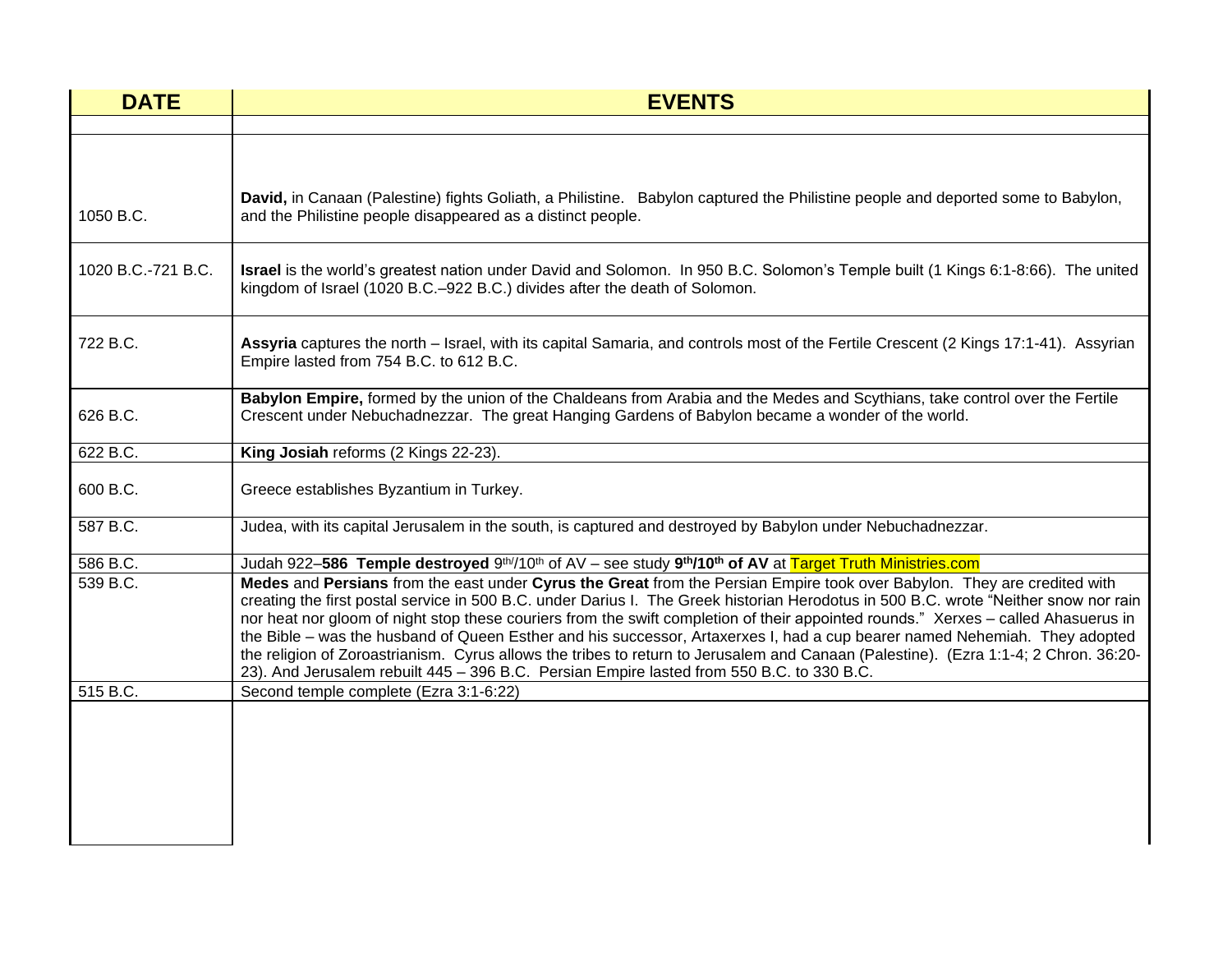| <b>DATE</b>  | <b>EVENTS</b>                                                                                                                                                                                                                                                                                                                                                                                                                                                                                                                                                                                                                                                         |
|--------------|-----------------------------------------------------------------------------------------------------------------------------------------------------------------------------------------------------------------------------------------------------------------------------------------------------------------------------------------------------------------------------------------------------------------------------------------------------------------------------------------------------------------------------------------------------------------------------------------------------------------------------------------------------------------------|
| 330 B.C.     | Greece takes Babylon under Alexander the Great and establishes Babylon as the capitol of the Greek empire. Herodotus, the<br>Greek Historian, called Israel, the land of <i>Palaistine</i> , whose population was circumcised (Jewish). Israel means "wrestled with the<br>Lord", and the Greek word "palaistes" means "wrestler." Aristotle referred to the Palestine lands as the land of Israel. He also<br>said the land of the Philistines (the sea peoples who settled south of Israel for about 250 years), was separated from the Dead<br>Sea, by the hills and wilderness of Judea. In other words, the Philistines (not Palestinians) lived south of Israel |
|              | Linguists today argue that actually Palestine is the Greek equivalent of Israel (the Greek word epalaien, which means "he<br>wrestled", and <b>palaistes</b> meaning "wrestler" are the equivalent to Palestine in the Greek language). The ancient Greeks loved<br>word play, and loved wrestling. There is no language known as Palestinian, and there was no known Palestinian government,<br>army, or capitol city--just Israel who wrestled with God.                                                                                                                                                                                                            |
| 167 B.C.     | Roots of Hanukkah - Daniel 8 (see Message on Jesus fulfilling Hanukkah at Target Truth Ministries.com).                                                                                                                                                                                                                                                                                                                                                                                                                                                                                                                                                               |
| 133 B.C.     | Rome took over control of the Fertile Crescent from the Greek Empire and used the name Palaestina for the whole land of Israel,<br>even while Israel was still in the land. The Jewish writer Philo in the 1 <sup>st</sup> century used the name Palestine. Also, Josephus, the 1 <sup>st</sup><br>century historian, used the name Palestine. Rome crushed the Jewish people in the 1 <sup>st</sup> century and left the land to the Arab<br>Edomite tribes (from Esau), which were not organized in any structure. Maccabean kings, from Israel, took control of Judah from<br>142 to 63 B.C. - Rome/Pompeii makes Judea part of the Empire (see 132-135 A.D.)      |
| 0            | CHRIST (probably 2 B.C. - see study on Date of Christ's Birth, or books: "Science, Origins & Ancient Civilization," or "God's<br>Plan/Satan's Plan" at Target Truth Ministries.com)                                                                                                                                                                                                                                                                                                                                                                                                                                                                                   |
| 70 A.D.      | The Roman Empire destroys Jerusalem and the Temple. $9th - 10th$ of AV                                                                                                                                                                                                                                                                                                                                                                                                                                                                                                                                                                                                |
| 132-135 A.D. | Judea was officially named Palestina by Roman Hadrian, after the Bar Kokhba Jewish revolt                                                                                                                                                                                                                                                                                                                                                                                                                                                                                                                                                                             |
| 321 A.D.     | Roman Emperor Constantine made Christianity the official religion of the empire, resulting in the real official beginning of<br>discrimination and persecution of the Jewish people.                                                                                                                                                                                                                                                                                                                                                                                                                                                                                  |
| 395 A.D.     | Rome divides, and in the east, Byzantium becomes the capitol of the eastern Roman Empire, including Babylon, and the Fertile<br>Crescent. During both the Roman and Byzantium periods, after the time of Christ, the Arab population was either Christian or<br>tribes who worshiped multiple pagan gods. The area called Palaestina was abandoned and left unattended.                                                                                                                                                                                                                                                                                               |
| 650 A.D.     | Arab tribes, united by Mohammad under Islam, take over and capture Babylon and Jerusalem, and force local Arab tribal<br>populations to convert to Islam. Many Arabs tribes continue to worship Christ. Even in 1948, Bethlehem still Christian (110,000).<br>Today only 10,000.                                                                                                                                                                                                                                                                                                                                                                                      |
| 1099 A.D.    | The first crusades began with Peter the Hermit, and Jerusalem was captured from the Islamic Arab tribes.                                                                                                                                                                                                                                                                                                                                                                                                                                                                                                                                                              |
| 1187 A.D.    | Islamic Arab tribes under Saladin, the Sultan of Egypt, captured Jerusalem, and even though there were 4 more crusades, the<br>Islamic Arab nations maintained control.                                                                                                                                                                                                                                                                                                                                                                                                                                                                                               |